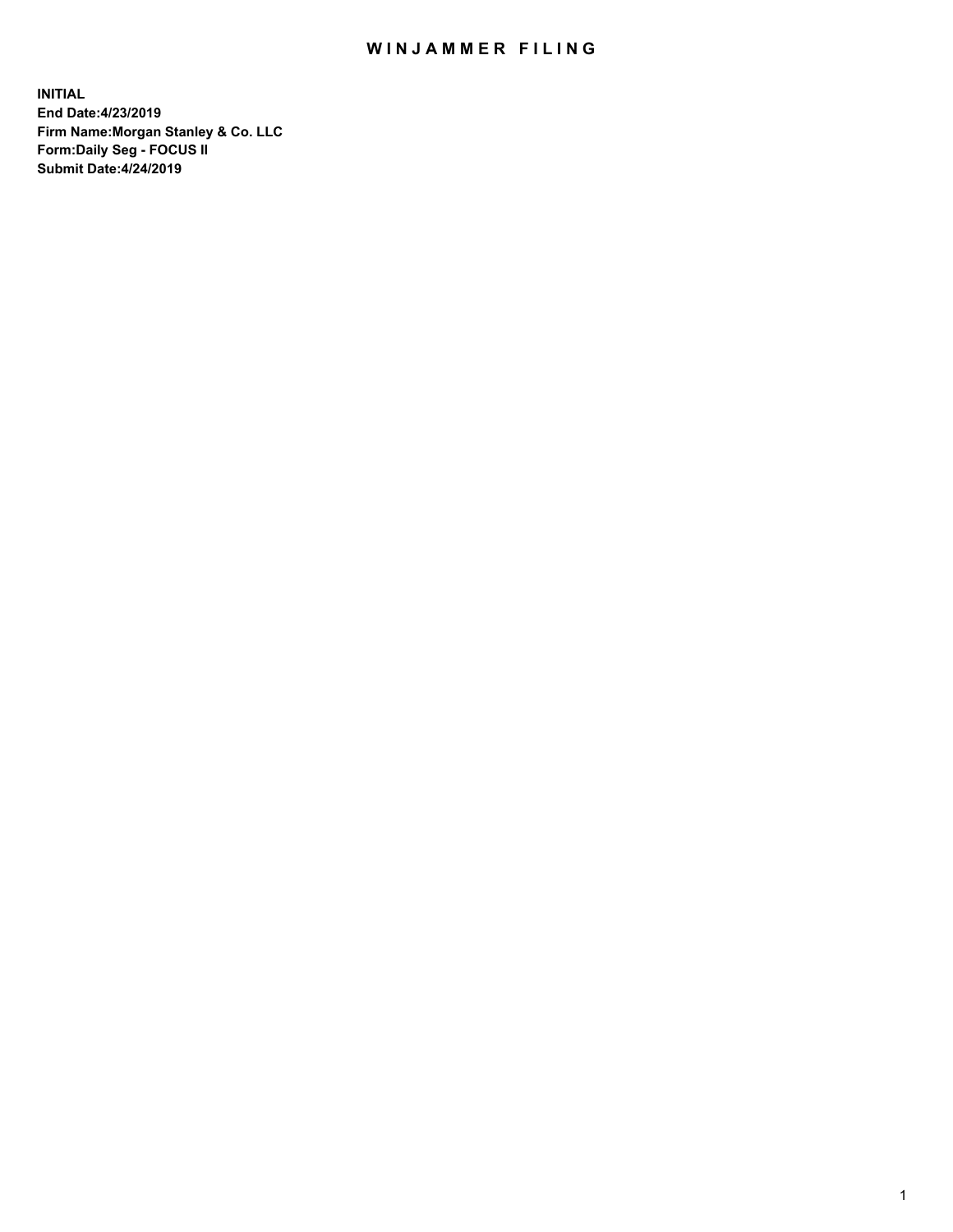**INITIAL End Date:4/23/2019 Firm Name:Morgan Stanley & Co. LLC Form:Daily Seg - FOCUS II Submit Date:4/24/2019 Daily Segregation - Cover Page**

| Name of Company                                                                   | Morgan Stanley & Co. LLC     |
|-----------------------------------------------------------------------------------|------------------------------|
| <b>Contact Name</b>                                                               | <b>Ikram Shah</b>            |
| <b>Contact Phone Number</b>                                                       | 212-276-0963                 |
| <b>Contact Email Address</b>                                                      | Ikram.shah@morganstanley.com |
| FCM's Customer Segregated Funds Residual Interest Target (choose one):            |                              |
| a. Minimum dollar amount: ; or                                                    | 235,000,000                  |
| b. Minimum percentage of customer segregated funds required:% ; or                | <u>0</u>                     |
| c. Dollar amount range between: and; or                                           | <u>0 0</u>                   |
| d. Percentage range of customer segregated funds required between: % and %.       | 00                           |
| FCM's Customer Secured Amount Funds Residual Interest Target (choose one):        |                              |
| a. Minimum dollar amount: ; or                                                    | 140,000,000                  |
| b. Minimum percentage of customer secured funds required:%; or                    | <u>0</u>                     |
| c. Dollar amount range between: and; or                                           | 0 <sub>0</sub>               |
| d. Percentage range of customer secured funds required between:% and%.            | 0 <sub>0</sub>               |
| FCM's Cleared Swaps Customer Collateral Residual Interest Target (choose one):    |                              |
| a. Minimum dollar amount: ; or                                                    | 92,000,000                   |
| b. Minimum percentage of cleared swaps customer collateral required:% ; or        | <u>0</u>                     |
| c. Dollar amount range between: and; or                                           | 0 Q                          |
| d. Percentage range of cleared swaps customer collateral required between:% and%. | 00                           |

Attach supporting documents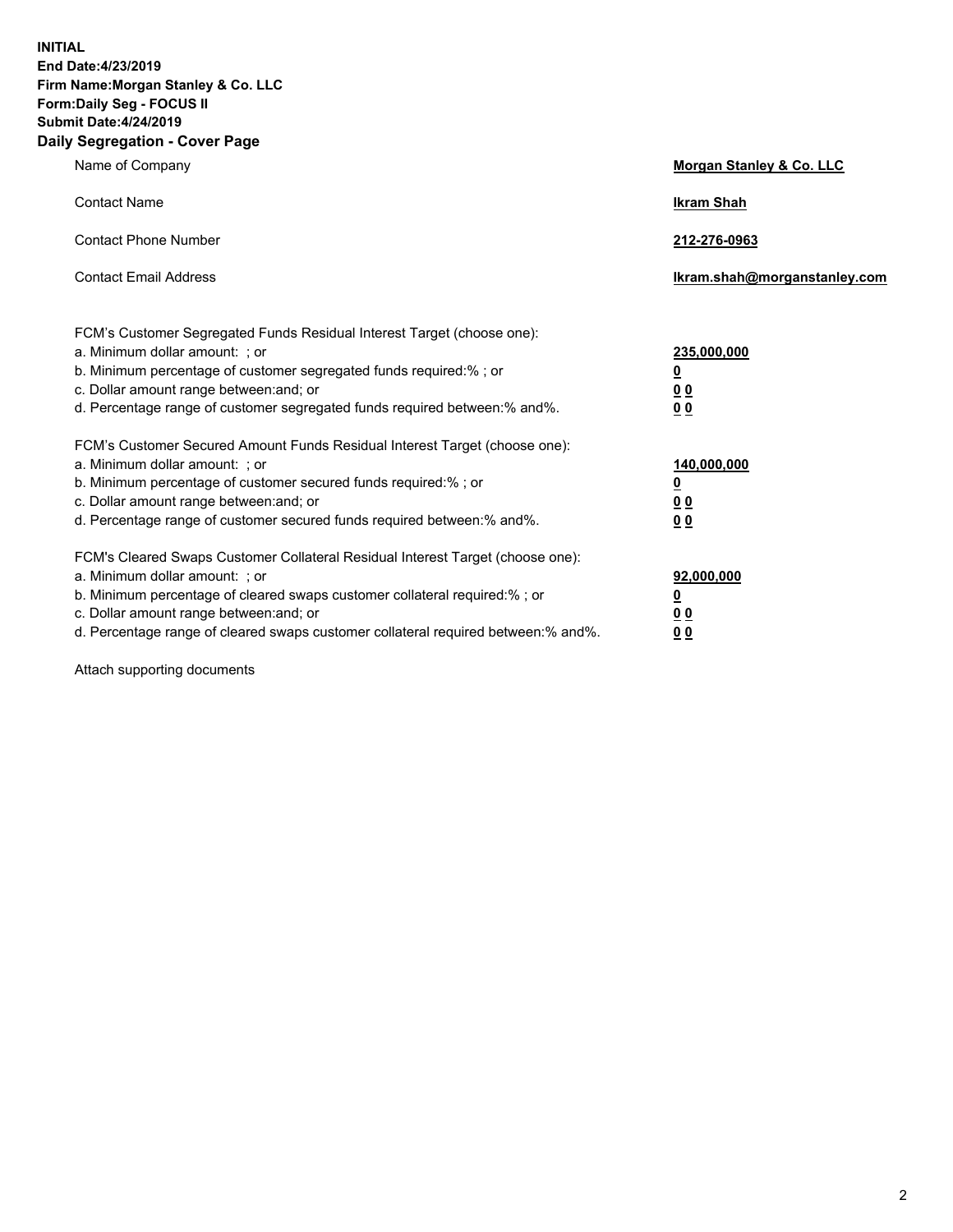## **INITIAL End Date:4/23/2019 Firm Name:Morgan Stanley & Co. LLC Form:Daily Seg - FOCUS II Submit Date:4/24/2019 Daily Segregation - Secured Amounts** Foreign Futures and Foreign Options Secured Amounts Amount required to be set aside pursuant to law, rule or regulation of a foreign government or a rule of a self-regulatory organization authorized thereunder 1. Net ledger balance - Foreign Futures and Foreign Option Trading - All Customers

- A. Cash **2,749,251,260** [7315] B. Securities (at market) **2,097,564,308** [7317] 2. Net unrealized profit (loss) in open futures contracts traded on a foreign board of trade **583,052,135** [7325] 3. Exchange traded options
	- a. Market value of open option contracts purchased on a foreign board of trade **16,261,014** [7335]
	- b. Market value of open contracts granted (sold) on a foreign board of trade **-9,780,357** [7337]
- 4. Net equity (deficit) (add lines 1. 2. and 3.) **5,436,348,360** [7345]
- 5. Account liquidating to a deficit and account with a debit balances gross amount **44,422,395** [7351] Less: amount offset by customer owned securities **-32,437,580** [7352] **11,984,815**
- 6. Amount required to be set aside as the secured amount Net Liquidating Equity Method (add lines 4 and 5)
- 7. Greater of amount required to be set aside pursuant to foreign jurisdiction (above) or line 6.

## FUNDS DEPOSITED IN SEPARATE REGULATION 30.7 ACCOUNTS

- 1. Cash in banks
	- A. Banks located in the United States **454,721,683** [7500]
	- B. Other banks qualified under Regulation 30.7 **538,409,439** [7520] **993,131,122**
- 2. Securities
	- A. In safekeeping with banks located in the United States **171,848,152** [7540]
	- B. In safekeeping with other banks qualified under Regulation 30.7 **0** [7560] **171,848,152** [7570]
- 3. Equities with registered futures commission merchants
	-
	- B. Securities **0** [7590]
	- C. Unrealized gain (loss) on open futures contracts **-255,464** [7600]
	- D. Value of long option contracts **0** [7610]
- E. Value of short option contracts **0** [7615] **6,962,535** [7620]
- 4. Amounts held by clearing organizations of foreign boards of trade
	- A. Cash **0** [7640]
	- B. Securities **0** [7650]
	- C. Amount due to (from) clearing organization daily variation **0** [7660]
	- D. Value of long option contracts **0** [7670]
	- E. Value of short option contracts **0** [7675] **0** [7680]
- 5. Amounts held by members of foreign boards of trade
	-
	-
	- C. Unrealized gain (loss) on open futures contracts **583,307,599** [7720]
	- D. Value of long option contracts **16,261,014** [7730]
	- E. Value of short option contracts **-9,780,357** [7735] **4,468,677,388**
- 6. Amounts with other depositories designated by a foreign board of trade **0** [7760]
- 7. Segregated funds on hand **0** [7765]
- 8. Total funds in separate section 30.7 accounts **5,640,619,197** [7770]
- 9. Excess (deficiency) Set Aside for Secured Amount (subtract line 7 Secured Statement Page 1 from Line 8)
- 10. Management Target Amount for Excess funds in separate section 30.7 accounts **140,000,000** [7780]
- 11. Excess (deficiency) funds in separate 30.7 accounts over (under) Management Target **52,286,022** [7785]

**0** [7305]

[7354] **5,448,333,175** [7355]

**5,448,333,175** [7360]

[7530]

A. Cash **7,217,999** [7580]

 A. Cash **1,953,172,976** [7700] B. Securities **1,925,716,156** [7710] [7740] **192,286,022** [7380]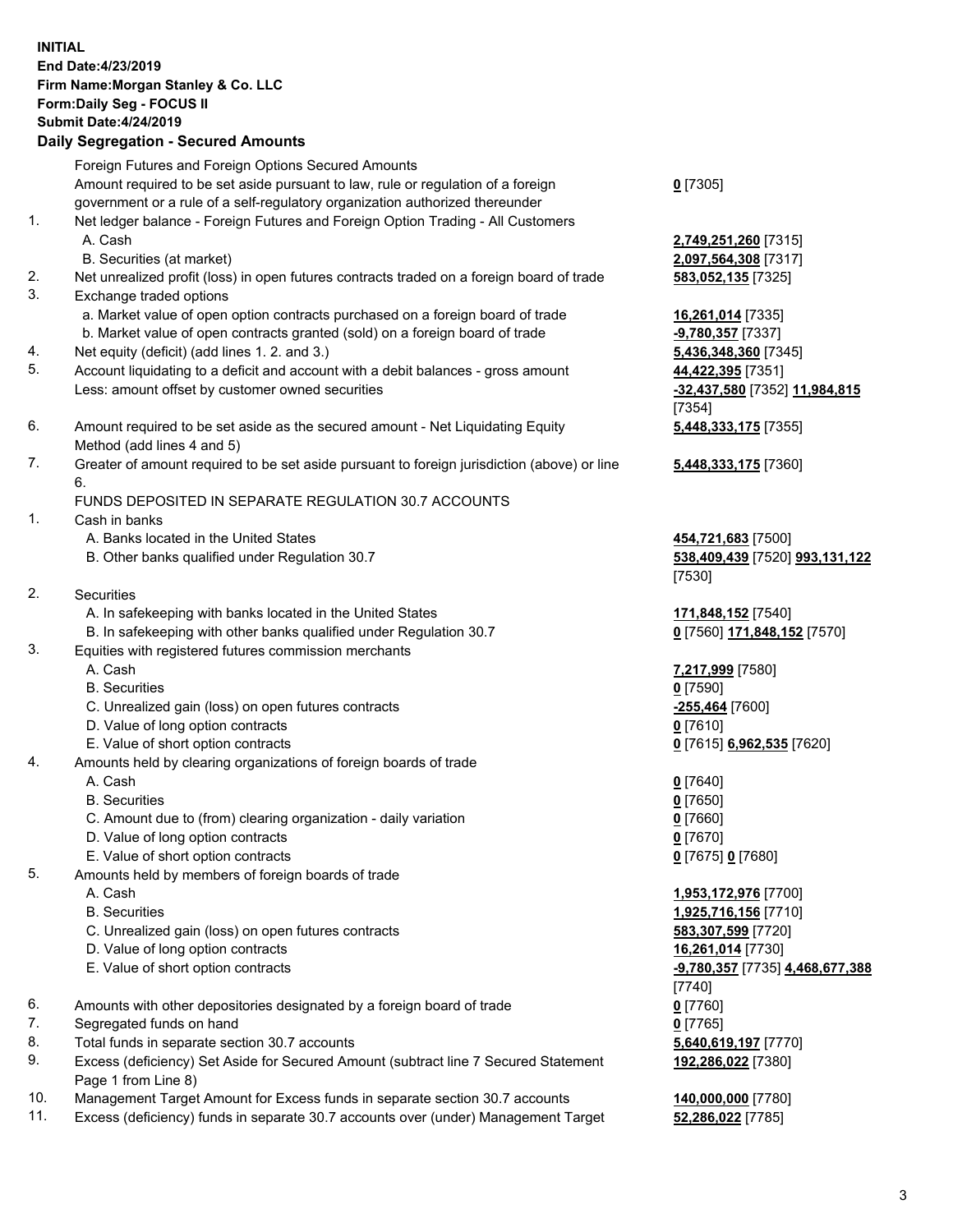**INITIAL End Date:4/23/2019 Firm Name:Morgan Stanley & Co. LLC Form:Daily Seg - FOCUS II Submit Date:4/24/2019 Daily Segregation - Segregation Statement** SEGREGATION REQUIREMENTS(Section 4d(2) of the CEAct) 1. Net ledger balance A. Cash **8,259,284,872** [7010] B. Securities (at market) **6,399,076,501** [7020] 2. Net unrealized profit (loss) in open futures contracts traded on a contract market **2,551,921,731** [7030] 3. Exchange traded options A. Add market value of open option contracts purchased on a contract market **266,509,145** [7032] B. Deduct market value of open option contracts granted (sold) on a contract market **-276,887,883** [7033] 4. Net equity (deficit) (add lines 1, 2 and 3) **17,199,904,366** [7040] 5. Accounts liquidating to a deficit and accounts with debit balances - gross amount **252,977,643** [7045] Less: amount offset by customer securities **-251,536,175** [7047] **1,441,468** [7050] 6. Amount required to be segregated (add lines 4 and 5) **17,201,345,834** [7060] FUNDS IN SEGREGATED ACCOUNTS 7. Deposited in segregated funds bank accounts A. Cash **4,730,558,599** [7070] B. Securities representing investments of customers' funds (at market) **0** [7080] C. Securities held for particular customers or option customers in lieu of cash (at market) **451,169,398** [7090] 8. Margins on deposit with derivatives clearing organizations of contract markets A. Cash **6,286,185,242** [7100] B. Securities representing investments of customers' funds (at market) **0** [7110] C. Securities held for particular customers or option customers in lieu of cash (at market) **5,947,907,103** [7120] 9. Net settlement from (to) derivatives clearing organizations of contract markets **72,676,193** [7130] 10. Exchange traded options A. Value of open long option contracts **266,509,145** [7132] B. Value of open short option contracts **-276,887,883** [7133] 11. Net equities with other FCMs A. Net liquidating equity **9,411,464** [7140] B. Securities representing investments of customers' funds (at market) **0** [7160] C. Securities held for particular customers or option customers in lieu of cash (at market) **0** [7170] 12. Segregated funds on hand **0** [7150] 13. Total amount in segregation (add lines 7 through 12) **17,487,529,261** [7180] 14. Excess (deficiency) funds in segregation (subtract line 6 from line 13) **286,183,427** [7190]

- 15. Management Target Amount for Excess funds in segregation **235,000,000** [7194]
- 16. Excess (deficiency) funds in segregation over (under) Management Target Amount Excess

**51,183,427** [7198]